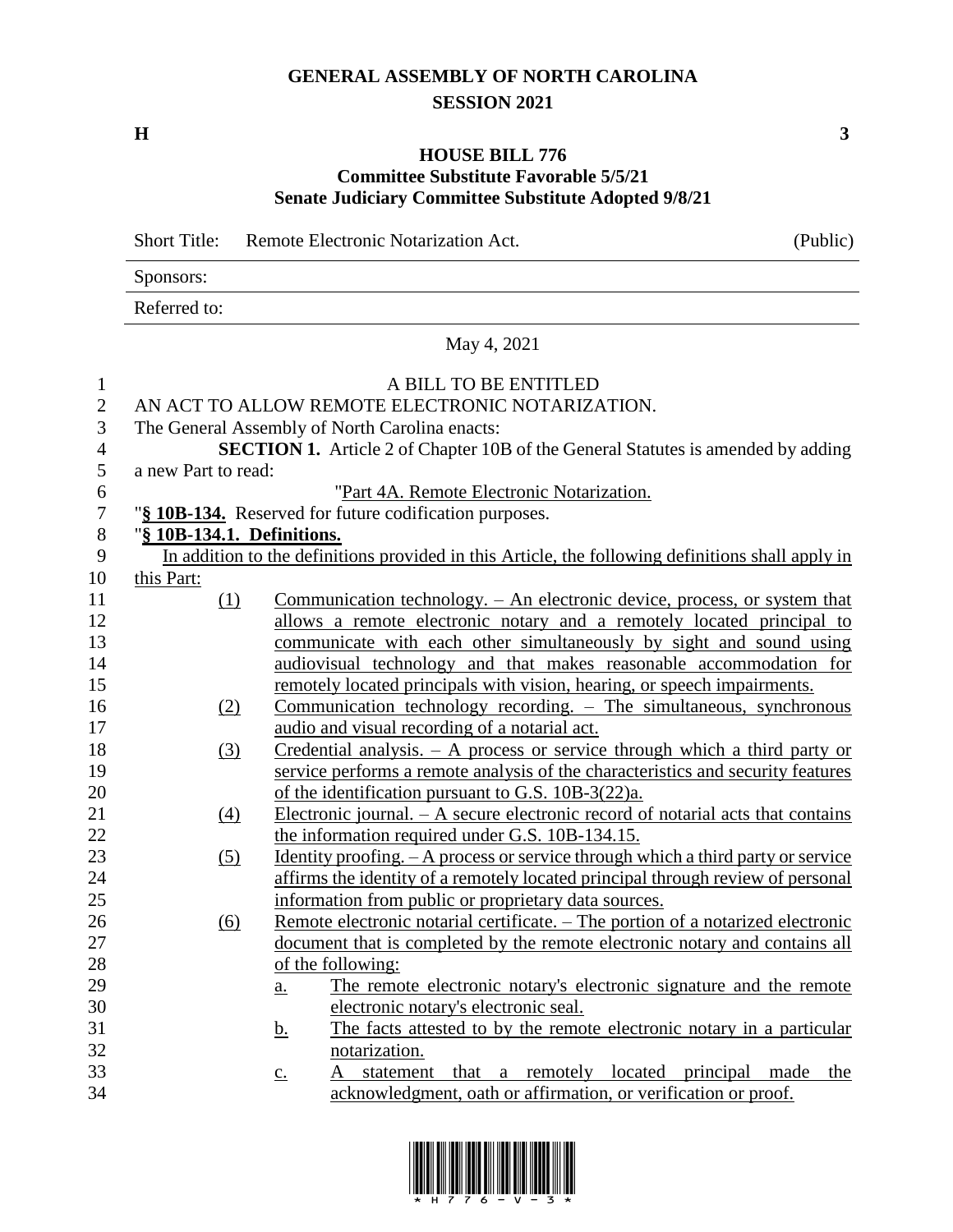|                      |                   | <b>General Assembly Of North Carolina</b>                                                                   | <b>Session 2021</b> |
|----------------------|-------------------|-------------------------------------------------------------------------------------------------------------|---------------------|
|                      |                   | A statement that the notarization is a remote electronic notarization<br><u>d.</u>                          |                     |
|                      |                   | performed using communication technology by a remote electronic                                             |                     |
|                      |                   | notary.                                                                                                     |                     |
|                      |                   | An attestation by the remote electronic notary that, at the time of the<br>e.                               |                     |
|                      |                   | remote electronic notarization, the remote electronic notary was                                            |                     |
|                      |                   | physically located in North Carolina and that the remote electronic                                         |                     |
|                      |                   | notary verified that the remotely located principal was physically                                          |                     |
|                      |                   | located in North Carolina.                                                                                  |                     |
|                      |                   | <u>f.</u><br>An acknowledgment or jurat certification identifying the North                                 |                     |
|                      |                   | Carolina county where the remotely located principal was physically                                         |                     |
|                      |                   | located at the time of the remote electronic notarization.                                                  |                     |
|                      | (7)               | <u>Remote electronic notarization or remote electronic notarial act. – A notarial</u>                       |                     |
|                      |                   | act performed by means of communication technology.                                                         |                     |
|                      | (8)               | Remote electronic notary public or remote electronic notary. - A notary public                              |                     |
|                      |                   | who is registered with the Secretary to perform remote electronic                                           |                     |
|                      |                   | notarizations.<br><u>Remotely located principal. – A principal who is not in the physical presence</u>      |                     |
|                      | (9)               | of the remote electronic notary.                                                                            |                     |
|                      | (10)              | Third-party vendor. - Any person providing communication technology,                                        |                     |
|                      |                   | credential analysis, identity proofing, or custodial services to remote                                     |                     |
|                      |                   | electronic notaries.                                                                                        |                     |
|                      |                   | "§ 10B-134.2. Reserved for future codification purposes.                                                    |                     |
|                      |                   | "§ 10B-134.3. Types of remote electronic notarial acts; prohibitions.                                       |                     |
| (a)                  |                   | Upon registration with the Secretary under this Article, a remote electronic notary                         |                     |
|                      |                   | may perform any of the notarial acts listed in G.S. 10B-115 by means of communication                       |                     |
|                      |                   | technology in accordance with this Part. A remote electronic notary may perform any authorized              |                     |
|                      |                   | remote notarial act with respect to tangible records or electronic documents.                               |                     |
| (b)                  |                   | A remote electronic notary shall not perform a remote electronic notarial act if any of                     |                     |
| the following apply: |                   |                                                                                                             |                     |
|                      | (1)               | The remotely located principal is not physically located in this State.                                     |                     |
|                      | (2)               | The remotely located principal is not personally known to the remote                                        |                     |
|                      |                   | electronic notary or the remotely located principal's identity cannot be verified<br>under G.S. 10B-134.11. |                     |
|                      | (3)               | Any reason set forth in G.S. 10B-20.                                                                        |                     |
|                      | (4)               | Any reason set forth in G.S. 10B-134.9.                                                                     |                     |
| (c)                  |                   | Notwithstanding subsection (a) of this section, a remote electronic notary shall not                        |                     |
|                      |                   | perform any remote electronic notarial act with regard to any of the following documents:                   |                     |
|                      | $\Omega$          | A self-proved will executed pursuant to Article 4A of Chapter 31 of the                                     |                     |
|                      |                   | General Statutes.                                                                                           |                     |
|                      | (2)               | An advance directive for a natural death executed pursuant to Article 23 of                                 |                     |
|                      |                   | Chapter 90 of the General Statutes.                                                                         |                     |
|                      | $\left(3\right)$  | A health care power of attorney executed pursuant to Article 3 of Chapter 32A                               |                     |
|                      |                   | of the General Statutes.                                                                                    |                     |
|                      | $\underline{(4)}$ | A revocable or irrevocable trust or any document amending the same.                                         |                     |
|                      | (5)               | A death beneficiary form that requires an acknowledgment.                                                   |                     |
|                      | $\underline{(6)}$ | A durable power of attorney except a statutory limited power of attorney for                                |                     |
|                      |                   | real estate.                                                                                                |                     |
|                      | (7)               | A codicil to a will.                                                                                        |                     |
|                      | (8)               | Any document related to the renunciation of parental rights in an adoption.                                 |                     |
|                      | (9)               | Mail-in absentee ballots issued under Article 20 of Chapter 163 of the General                              |                     |
|                      |                   | Statutes.                                                                                                   |                     |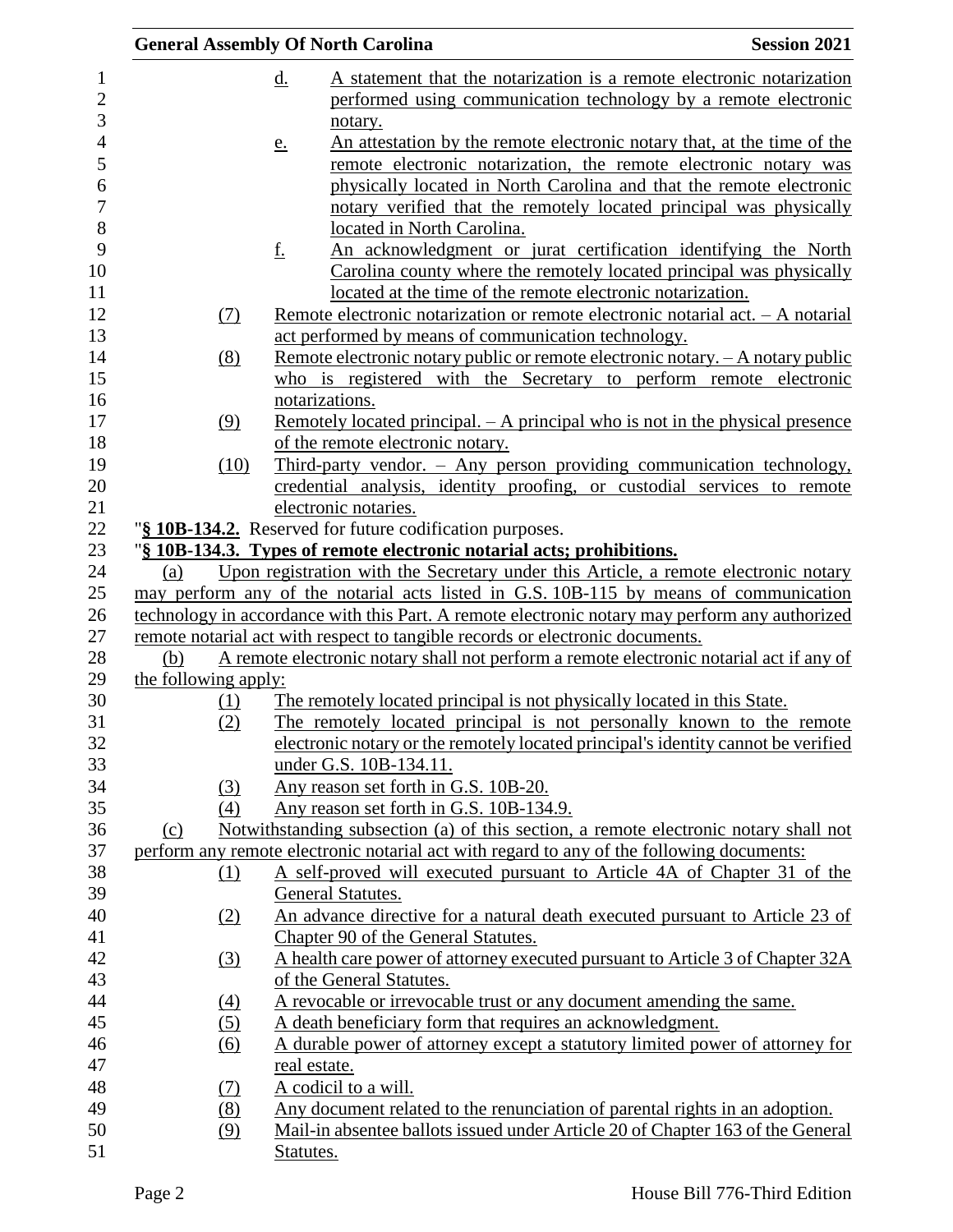|                               | <b>General Assembly Of North Carolina</b>                                                         | <b>Session 2021</b> |
|-------------------------------|---------------------------------------------------------------------------------------------------|---------------------|
| (d)                           | The prohibitions in subdivision $(b)(1)$ of this section and subsection $(c)$ of this section     |                     |
|                               | shall not apply when, at the time the remote electronic notarial act is performed, all of the     |                     |
| following conditions are met: |                                                                                                   |                     |
| (1)                           | The remotely located principal is a member of the Armed Forces of the United                      |                     |
|                               | States or is the spouse of a member of the Armed Forces of the United States.                     |                     |
| (2)                           | The remotely located principal is located out of this State pursuant to military                  |                     |
|                               | orders assigning the member of the Armed Forces of the United States to                           |                     |
|                               | active duty outside this State for more than 120 days.                                            |                     |
| (3)                           | The remotely located principal is physically located on the military                              |                     |
|                               | installation or vessel named in the military orders.                                              |                     |
| (e)                           | No remotely notarized power of attorney may be used by the attorney-in-fact with                  |                     |
|                               | any other remotely notarized document to convey title to, or transfer any interest in, a remotely |                     |
|                               | located principal's real property. This subsection does not apply to powers of attorney executed  |                     |
|                               | by a remotely located principal under subsection (d) of this section.                             |                     |
|                               | "§ 10B-134.4. Reserved for future codification purposes.                                          |                     |
|                               | "§ 10B-134.5. Use of communication technology.                                                    |                     |
| (a)                           | The communication technology used by a remote electronic notary to perform remote                 |                     |
|                               | electronic notarial acts for remotely located principals shall, making reasonable accommodations  |                     |
|                               | for remotely located principals with vision, hearing, or speech impairments, comply with all of   |                     |
| the following requirements:   |                                                                                                   |                     |
| (1)                           | Host the meeting between the remote electronic notary and the remotely                            |                     |
|                               | located principal in real time.                                                                   |                     |
| (2)                           | Allow direct interaction between the remotely located principal seeking the                       |                     |
|                               | remote electronic notary's services and the remote electronic notary so that                      |                     |
|                               | each can communicate simultaneously by sight and sound through an                                 |                     |
|                               | electronic device, process, or system.                                                            |                     |
| (3)                           | Include audio with sound clear enough that each participant in the remote                         |                     |
|                               | electronic notarial act can hear and understand all other participants.                           |                     |
| (4)                           | Have sufficient quality to allow a clear and unobstructed visual observation                      |                     |
|                               | of the face of each participant and any identification provided by the remotely                   |                     |
|                               | located principal for a sufficient time to allow the remote electronic notary to                  |                     |
|                               | verify the remotely located principal's identity under G.S. 10B-134.11. The                       |                     |
|                               | remote electronic notary shall determine if the time is sufficient.                               |                     |
|                               | Not include prerecorded video or audio or both.                                                   |                     |
| (5)                           | Be capable of recording by the communication technology's recording and                           |                     |
| (6)                           | storage services.                                                                                 |                     |
| (7)                           | Be capable of utilizing the IP address of the remotely located principal to                       |                     |
|                               | corroborate that the remotely located principal is physically located in North                    |                     |
|                               | Carolina.                                                                                         |                     |
|                               | The remote electronic notary shall take reasonable steps to provide that the                      |                     |
| (b)                           |                                                                                                   |                     |
|                               | communication technology used in a remote electronic notarization is secure from unauthorized     |                     |
|                               | interception. A remote electronic notary may select one or more tamper-evident technologies to    |                     |
|                               | perform remote electronic notarial acts with respect to electronic documents or to perform remote |                     |
|                               | electronic notarizations. In addition to any requirements of this Article or established by the   |                     |
|                               | Secretary, the communication technology shall provide automated backup of the communication       |                     |
| technology recording.         |                                                                                                   |                     |
| (c)                           | No person may require a remote electronic notary to perform any remote electronic                 |                     |
|                               | notarial act using a communication technology the remote electronic notary has not selected.      |                     |
|                               | "§ 10B-134.6. Reserved for future codification purposes.                                          |                     |
|                               | "§ 10B-134.7. Authority to perform remote electronic notarial acts.                               |                     |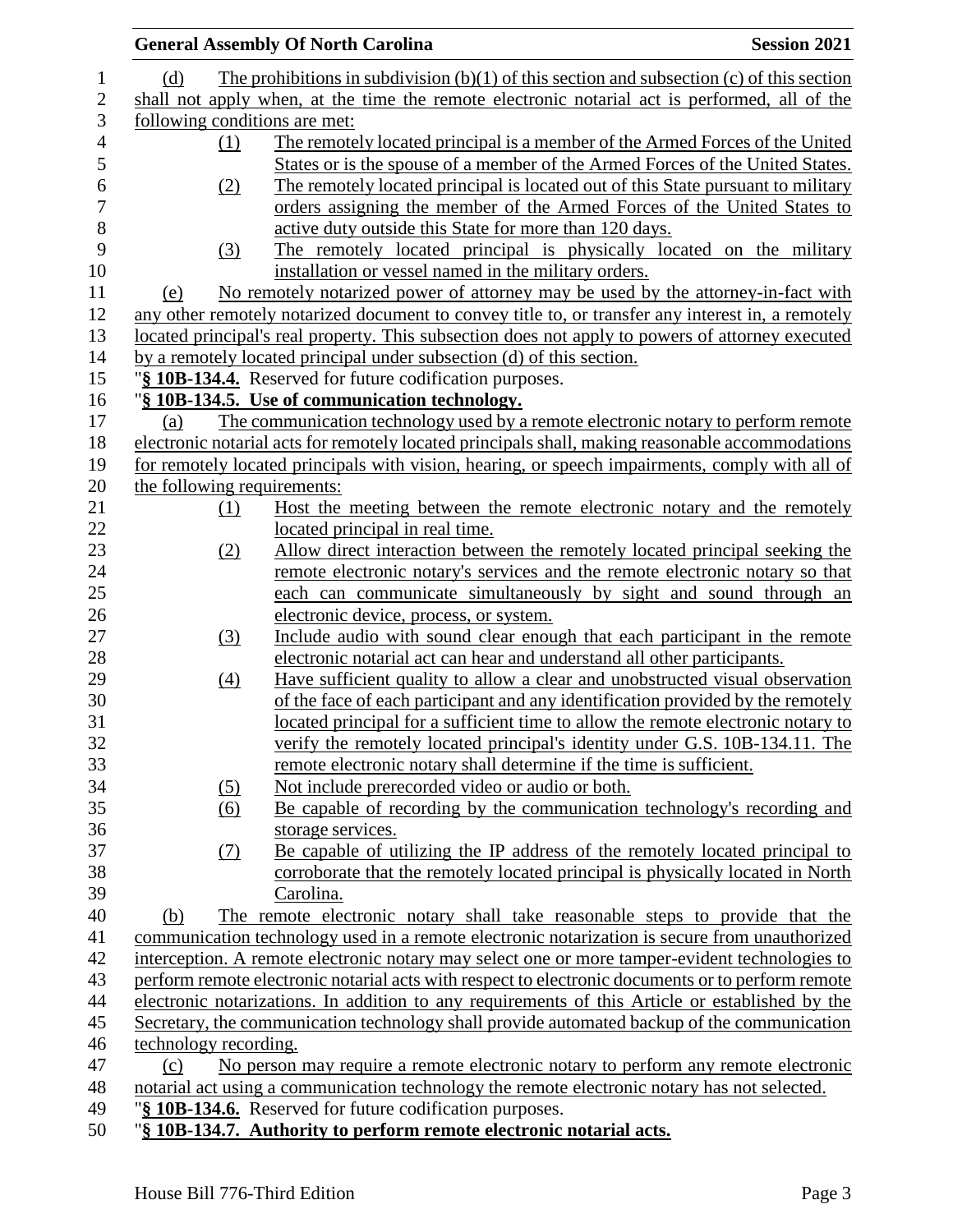|                          |                  | <b>General Assembly Of North Carolina</b>                                                          | <b>Session 2021</b> |
|--------------------------|------------------|----------------------------------------------------------------------------------------------------|---------------------|
| $\mathbf{1}$             | (a)              | A remote electronic notary may perform a remote electronic notarial act authorized                 |                     |
| $\overline{2}$           |                  | under this Article only while the remote electronic notary is physically located in this State.    |                     |
| $\mathfrak{Z}$           | (b)              | Except as provided in G.S. $10B-134.3(c)$ , a remote electronic notary physically                  |                     |
| $\overline{\mathcal{A}}$ |                  | located in this State may perform a remote electronic notarial act using communication             |                     |
| 5                        |                  | technology only for a remotely located principal who is physically located in this State. The      |                     |
| $\boldsymbol{6}$         |                  |                                                                                                    |                     |
| $\overline{7}$           |                  | location of the remotely located principal shall be verified through one of the following methods: |                     |
| 8                        | (1)              | The remotely located principal's verification, by oath or affirmation to the                       |                     |
| 9                        |                  | remote electronic notary, of the North Carolina county in which the remotely                       |                     |
|                          |                  | located principal is physically located.                                                           |                     |
| 10                       | (2)              | The communication technology used for the remote electronic notarization                           |                     |
| 11                       |                  | reflects that the IP address being used by the remotely located principal is                       |                     |
| 12                       |                  | physically located in North Carolina.                                                              |                     |
| 13                       | (c)              | A remote electronic notarization performed by a remote electronic notary of this State             |                     |
| 14                       |                  | according to this Chapter is governed by the laws of this State.                                   |                     |
| 15                       |                  | "§ 10B-134.8. Reserved for future codification purposes.                                           |                     |
| 16                       |                  | "§ 10B-134.9. Requirements and procedures for remote electronic notarial acts.                     |                     |
| 17                       | (a)              | All of the following shall occur prior to the performance of a remote electronic                   |                     |
| 18                       | notarial act:    |                                                                                                    |                     |
| 19                       | (1)              | The remote electronic notary shall inform the participants that North Carolina                     |                     |
| 20                       |                  | law requires that a communication technology recording be made of the                              |                     |
| 21                       |                  | remote electronic notarization.                                                                    |                     |
| 22                       | (2)              | The remote electronic notary shall require the remotely located principal to                       |                     |
| 23                       |                  | demonstrate, to the satisfaction of the remote electronic notary, that the                         |                     |
| 24                       |                  | remotely located principal is not under duress and is not otherwise being                          |                     |
| 25                       |                  | coerced to complete the transaction.                                                               |                     |
| 26                       | (3)              | The remote electronic notary shall verify the identity of the remotely located                     |                     |
| 27                       |                  | principal as provided in G.S. 10B-134.11.                                                          |                     |
| 28                       | (4)              | The remotely located principal shall verbally state what documents are being                       |                     |
| 29                       |                  | signed for the notarial record or the general nature of the transaction.                           |                     |
| 30                       | (5)              | The location of the remotely located principal shall be verified in accordance                     |                     |
| 31                       |                  | with G.S. 10B-134.7(b).                                                                            |                     |
| 32                       | (b)              | In addition to the prohibitions contained in G.S. 10B-134.3, a remote electronic                   |                     |
| 33                       |                  | notary shall refuse to perform a remote electronic notarial act if any of the following apply:     |                     |
| 34                       | (1)              | The remote electronic notary has reasonable grounds to believe the remotely                        |                     |
| 35                       |                  | located principal is acting under duress or is being coerced into completing                       |                     |
| 36                       |                  | the transaction.                                                                                   |                     |
| 37                       | (2)              | The remote electronic notary becomes aware that the communication                                  |                     |
| 38                       |                  | technology is not secure.                                                                          |                     |
| 39                       | (3)              | The electronic signature of the remotely located principal cannot be attached                      |                     |
| 40                       |                  | to the electronic document for signature.                                                          |                     |
| 41                       | $\left(4\right)$ | The remote electronic notary's electronic notarial certificate and seal cannot                     |                     |
| 42                       |                  | be attached to the electronic document using an electronic technology that                         |                     |
| 43                       |                  | renders any subsequent change or modification to the document evident.                             |                     |
| 44                       | (c)              | If the notarial act is an oath or affirmation, the remote electronic notary shall                  |                     |
| 45                       |                  | administer the oath or affirmation to the remotely located principal using communication           |                     |
| 46                       | technology.      |                                                                                                    |                     |
| 47                       | (d)              | In judicial actions or proceedings when an oral oath or affirmation is administered to             |                     |
| 48                       |                  | a witness that does not require notarization of a record or a notarial certificate and seal when   |                     |
| 49                       |                  | done in person, any notary public registered with the Secretary, whether or not registered as a    |                     |
| 50                       |                  | remote electronic notary, may administer that oath or affirmation while physically located in this |                     |
| 51                       |                  | State to the remotely located witness using communication technology, provided that the notary     |                     |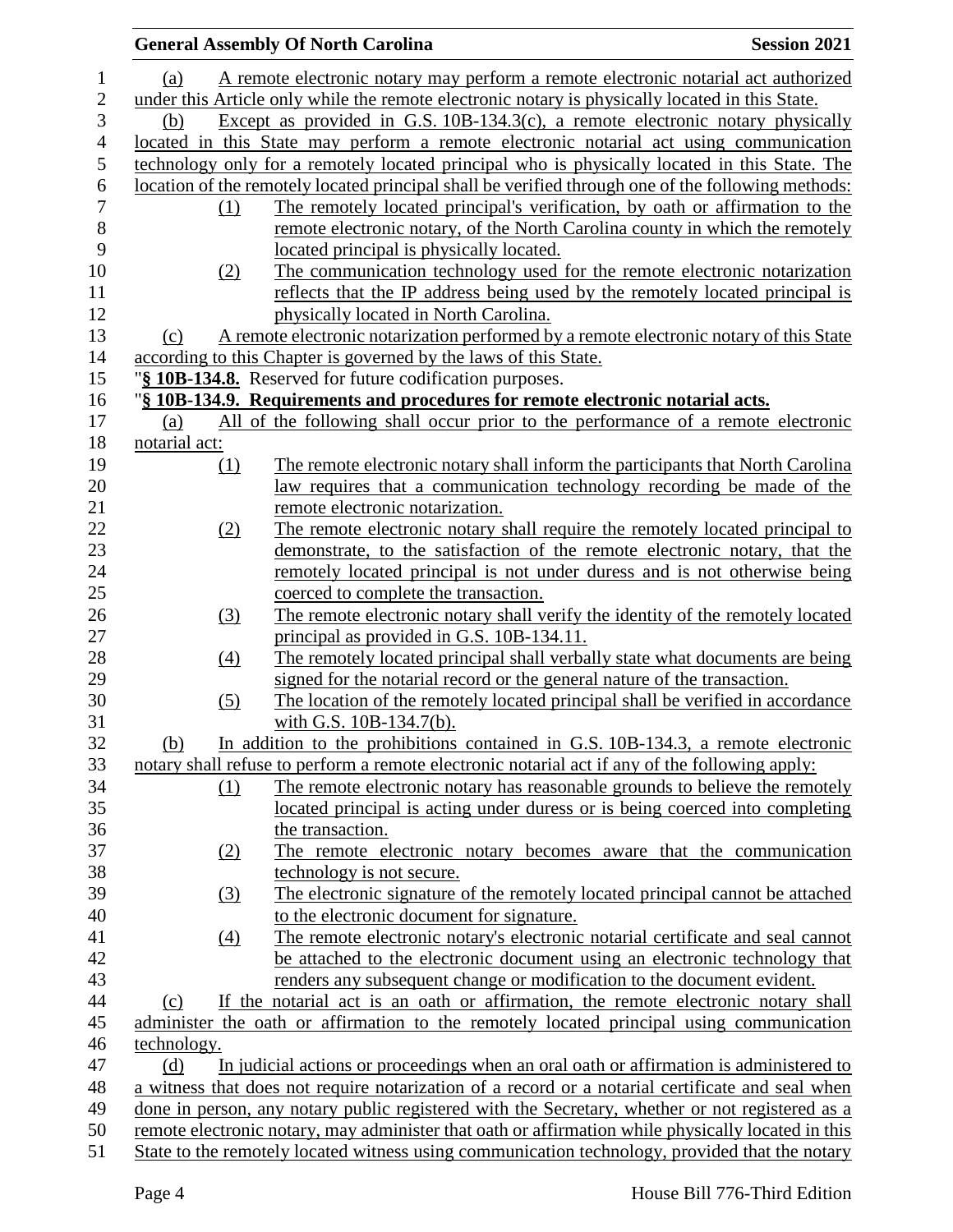# **General Assembly Of North Carolina Session 2021**

| $\mathbf{1}$     | satisfies all requirements of this Article relating to the identity proofing of the witness. The notary |
|------------------|---------------------------------------------------------------------------------------------------------|
| $\overline{2}$   | shall not be required to select the medium of communication technology or to retain a                   |
| 3                | communication technology recording of the performance of each remote oral oath or affirmation.          |
| $\overline{4}$   | Any failure of the remote electronic notary to comply with the requirements of the<br>(e)               |
| 5                | remote electronic notarization does not invalidate the notarial act or the electronic record that       |
| 6                | was notarized, but it does not prevent an aggrieved person from seeking to invalidate the record        |
| $\boldsymbol{7}$ | on other substantive grounds.                                                                           |
| $\,8\,$          | A remote electronic notary shall maintain the confidentiality of a remotely located<br>(f)              |
| 9                | principal's documents at all times.                                                                     |
| 10               | "§ 10B-134.10. Reserved for future codification purposes.                                               |
| 11               | "§ 10B-134.11. Verification of identity; identity proofing; credential analysis.                        |
| 12               | Prior to the remote electronic notarial act, the remote electronic notary shall cause to<br>(a)         |
| 13               | have each remotely located principal's identity verified through one of the following methods:          |
| 14               | The remote electronic notary's personal knowledge of the remotely located<br>$\Omega$                   |
| 15               | principal creating the electronic signature.                                                            |
| 16               | (2)<br>All of the following:                                                                            |
| 17               | Credential analysis, approved by the Secretary, of a current document<br>$\underline{a}$ .              |
| 18               | issued by a federal, state, or federal- or state-recognized tribal                                      |
| 19               | government agency bearing the photographic image of the individual's                                    |
| 20               | face and either the signature or a physical description of the individual.                              |
| 21               | Identity proofing approved by the Secretary.<br><u>b.</u>                                               |
| 22               | Comparison, by the remote electronic notary, of the current document<br>$\underline{c}$ .               |
| 23               | issued by a federal, state, or federal- or state-recognized tribal                                      |
| 24               | government agency bearing the photographic image of the individual's                                    |
| 25               | face and either the signature or a physical description of the individual                               |
| 26               | presented by the remotely located principal during credential analysis                                  |
| 27               | and the image of the remotely located principal via the communication                                   |
| 28               | technology.                                                                                             |
| 29               | Notwithstanding subsection (a) of this section, a remote electronic notary may require<br>(b)           |
| 30               | the remotely located principal to provide additional information or identification credentials          |
| 31               | necessary to assure the remote electronic notary of the identity of the remotely located principal.     |
| 32               | "§ 10B-134.12. Reserved for future codification purposes.                                               |
| 33               | "§ 10B-134.13. Electronic notarization and remote electronic notarization.                              |
| 34               | When using an electronic notarization as well as conducting a remote electronic notarization,           |
| 35               | the remote electronic notary shall comply with the requirements of Article 1 of this Chapter. Each      |
| 36               | remote electronic notarization shall include a communication technology recording. There shall          |
| 37               | be no requirement that the communication technology recording further include any transactions          |
| 38               | other than the remote electronic notarial act unless the Secretary specifies a requirement to also      |
| 39               | record interactions of those particular transactions.                                                   |
| 40               | "§ 10B-134.14. Reserved for future codification purposes.                                               |
| 41               | "§ 10B-134.15. Electronic journal of remote electronic notarial acts.                                   |
| 42               | A remote electronic notary who performs a remote electronic notarization shall enter<br>(a)             |
| 43               | information about the remote electronic notarization in an electronic journal. The electronic           |
| 44               | journal shall be the exclusive property of the remote electronic notary. The remote electronic          |
| 45               | notary shall not allow another person to make entries in the electronic journal.                        |
| 46               | At a minimum and for each remote electronic notarization, the remote electronic<br>(b)                  |
| 47               | notary shall include the following information in the electronic journal:                               |
| 48               | The date and time when the remote electronic notary observed the signing of<br>(1)                      |
| 49               | the document by each remotely located principal and verified the remotely                               |
| 50               | located principal's identity under G.S. 10B-134.11.                                                     |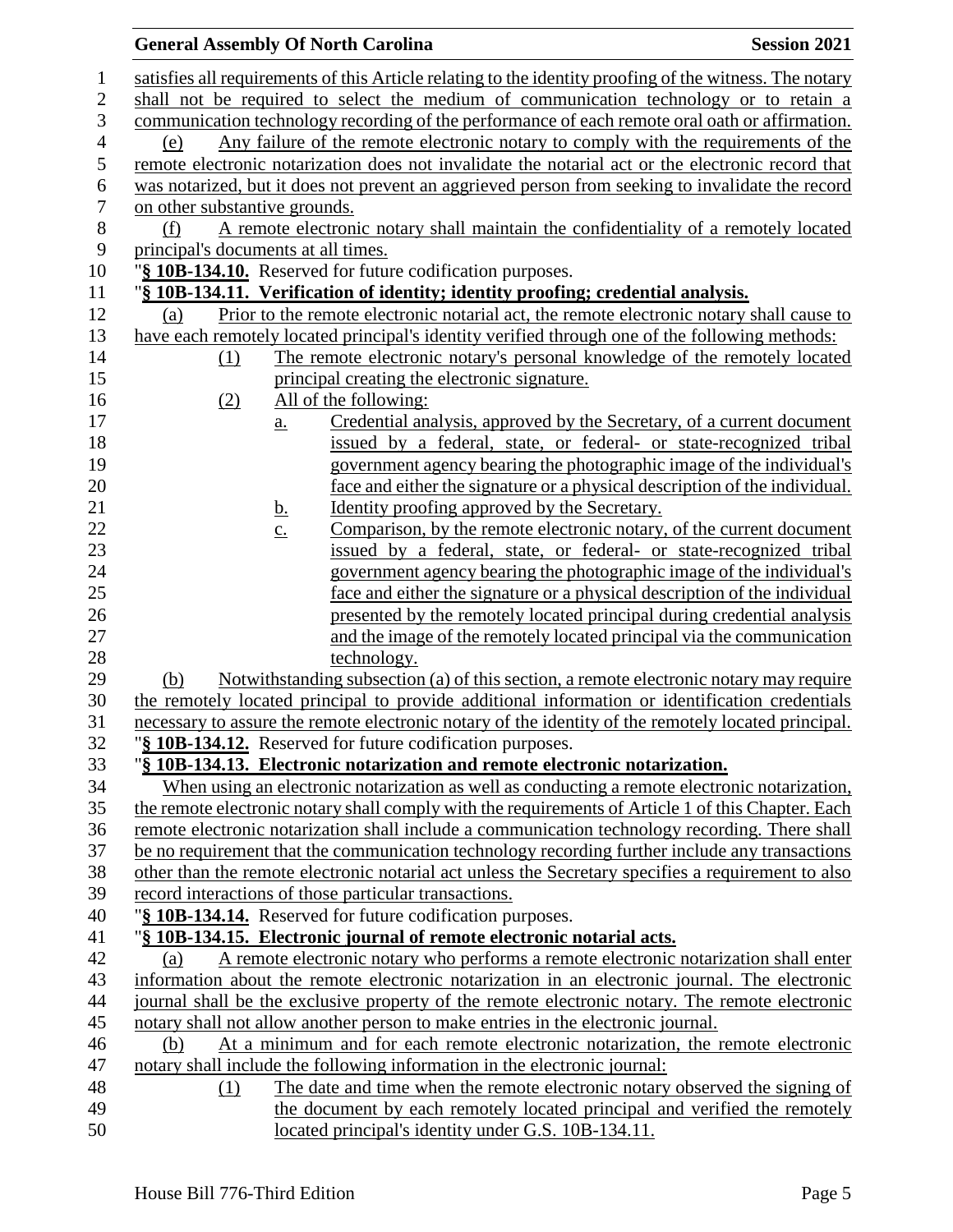|     | <b>General Assembly Of North Carolina</b>                                                         | <b>Session 2021</b> |
|-----|---------------------------------------------------------------------------------------------------|---------------------|
|     | (2)<br>The date and time of the completion of the remote electronic notarial<br>certificate.      |                     |
|     | The last and first name of each remotely located principal.<br>(3)                                |                     |
|     | (4)<br>The type of notarial act performed.                                                        |                     |
|     | The type of document notarized or proceeding performed.<br>(5)                                    |                     |
|     | The type of identification presented, including, if applicable, the issuing<br>(6)                |                     |
|     | agency and identification number on the identification presented.                                 |                     |
|     | The type of communication technology used during the remote electronic<br><u>(7)</u>              |                     |
|     | notarization.                                                                                     |                     |
|     | Whether any other person was present with the remotely located principal at<br>(8)                |                     |
|     | the time of signature and, if so, the name of that person.                                        |                     |
|     | The fee, if any, charged by the remote electronic notary.<br>(9)                                  |                     |
| (c) | A third party involved in a transaction that utilizes remote electronic notarization may          |                     |
|     | require additional information regarding that transaction be included in the electronic journal   |                     |
|     | kept by the remote electronic notary.                                                             |                     |
| (d) | A remote electronic notary; guardian, conservator, or agent of a remote electronic                |                     |
|     | notary; or a personal representative of a deceased remote electronic notary shall retain a        |                     |
|     | communication technology recording of the performance of each remote electronic notarial act      |                     |
|     | for 10 years after the performance of the notarial act. A remote electronic notary; guardian,     |                     |
|     | conservator, or agent of a remote electronic notary; or a personal representative of a deceased   |                     |
|     | remote electronic notary may, by written contract, engage a third party, including the            |                     |
|     | communication technology provider, to act as a depository to provide the storage required by this |                     |
|     | section. The contract shall:                                                                      |                     |
|     | Enable the remote electronic notary; guardian, conservator, or agent of a<br>(1)                  |                     |
|     | remote electronic notary; or a personal representative of a deceased remote                       |                     |
|     | electronic notary to comply with the retention requirements of this section                       |                     |
|     | even if the contract is terminated; or                                                            |                     |
|     | Provide that the information will be transferred to the remote electronic<br>(2)                  |                     |
|     | notary; guardian, conservator, or agent of a remote electronic notary; or a                       |                     |
|     | personal representative of a deceased remote electronic notary if the contract                    |                     |
|     | is terminated.                                                                                    |                     |
| (e) | On resignation from, or the revocation or suspension of, a remote electronic notary's             |                     |
|     | commission, the remote electronic notary shall retain the electronic journal in accordance with   |                     |
|     | the requirements of this section and G.S. 10B-134.17.                                             |                     |
| (f) | A remote electronic notary may designate a steward, who must be a third-party vendor              |                     |
|     | approved by the Secretary in accordance with G.S. 10B-134.20, to do any of the following:         |                     |
|     | Maintain the electronic journal and any backup copies thereof.<br><u>(1)</u>                      |                     |
|     | Retain a communication technology recording of the notarial act performed<br>(2)                  |                     |
|     | and any backup copies thereof.                                                                    |                     |
|     | Provide a method by which a remote electronic notary can do any of the<br>(3)                     |                     |
|     | following:                                                                                        |                     |
|     | Access the electronic journal.<br>$\underline{\mathbf{a}}$ .                                      |                     |
|     | $\frac{b}{c}$<br>Access the communication technology recording.                                   |                     |
|     | Export the electronic journal.                                                                    |                     |
|     | d.<br>Export the communication technology recording.                                              |                     |
| (g) | A remote electronic notary shall designate a steward, who must be a third-party                   |                     |
|     | vendor approved by the Secretary, to receive and maintain the remote electronic notary's          |                     |
|     | electronic journal and all other notarial records under this Article for the time period and in a |                     |
|     | manner as required by law or by rule adopted by the Secretary as follows:                         |                     |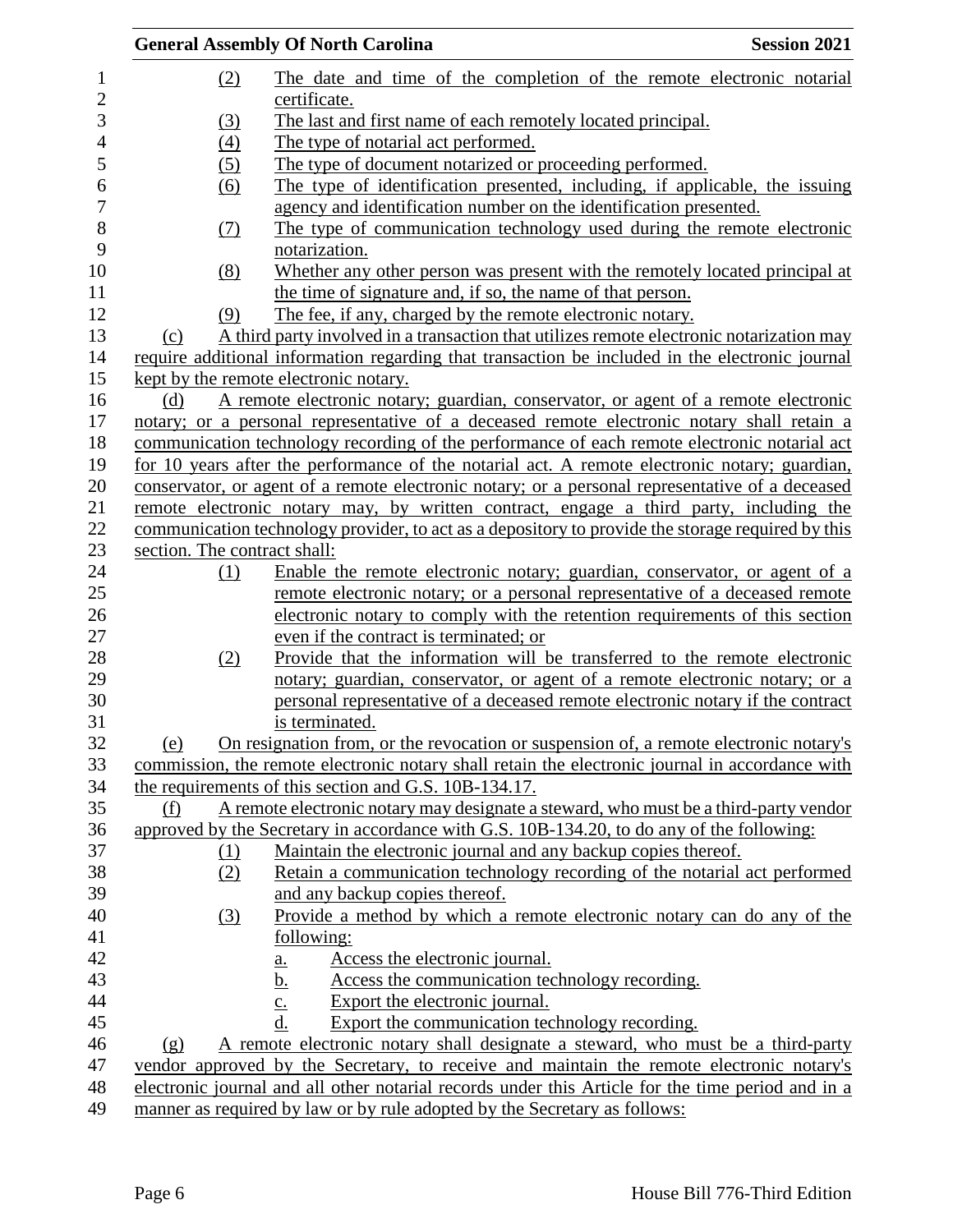|               | <b>General Assembly Of North Carolina</b>                                                                                                                                          | <b>Session 2021</b> |
|---------------|------------------------------------------------------------------------------------------------------------------------------------------------------------------------------------|---------------------|
| (1)           | Upon resignation, revocation, or expiration of a notary commission, the                                                                                                            |                     |
|               | remote electronic notary shall deliver to the steward all notarial records                                                                                                         |                     |
|               | required by statute or rule to the steward.                                                                                                                                        |                     |
| (2)           | Upon the death or adjudication of incompetency of a current or former remote                                                                                                       |                     |
|               | electronic notary, the remote electronic notary's personal representative or                                                                                                       |                     |
|               | guardian or any other person knowingly in possession of the electronic journal                                                                                                     |                     |
|               | and other notarial records shall transmit the same to the steward.                                                                                                                 |                     |
|               | "§ 10B-134.16. Reserved for future codification purposes.                                                                                                                          |                     |
|               | "§ 10B-134.17. Security measures by notary; surrender of journal; etc.                                                                                                             |                     |
| (a)           | A remote electronic notary shall comply with all of the following security                                                                                                         |                     |
| requirements: |                                                                                                                                                                                    |                     |
| (1)           | All records of journal entries and communication technology recordings shall                                                                                                       |                     |
|               | be securely stored in a repository under the control of the remote electronic                                                                                                      |                     |
|               | notary or with a steward duly appointed under the terms of this Article. The                                                                                                       |                     |
|               | steward may be a third-party vendor approved by the Secretary for handling,                                                                                                        |                     |
|               | securely storing, or handling and securely storing the records of remote                                                                                                           |                     |
|               | electronic notarizations with data protection safeguards consistent with                                                                                                           |                     |
|               | generally accepted information security standards.                                                                                                                                 |                     |
| (2)           | Take reasonable steps to ensure that the communication technology                                                                                                                  |                     |
|               | recordings are secure from interception from an unauthorized third party                                                                                                           |                     |
|               | during transmission between participants involved in a remote electronic                                                                                                           |                     |
|               | notarial act. The communication technology used by the remote electronic                                                                                                           |                     |
|               | notary shall employ data protection safeguards consistent with generally                                                                                                           |                     |
|               | accepted information security standards.                                                                                                                                           |                     |
| (3)           | Retain the electronic journal and a backup copy of the electronic journal in a                                                                                                     |                     |
|               | secure location for 10 years after the last notarization chronicled in the                                                                                                         |                     |
|               | electronic journal. The same requirement applies if the remote electronic                                                                                                          |                     |
|               | notary also maintained a tangible journal of remote electronic notarial acts.                                                                                                      |                     |
|               | The notary may maintain an electronic journal in an electronic form in a                                                                                                           |                     |
|               | permanent, tamper-evident electronic format.                                                                                                                                       |                     |
| (b)           | A remote electronic notary may surrender the electronic journal to the remote                                                                                                      |                     |
|               | electronic notary's employer upon termination of employment, but the remote electronic notary<br>shall also keep and maintain an accurate backup copy of the journal for 10 years. |                     |
| (c)           | Except as provided in subsection (b) of this section, the notary shall not surrender or                                                                                            |                     |
|               | destroy the electronic journal or the communication technology recordings of remote electronic                                                                                     |                     |
|               | notarial acts except as required by a court order or as allowed under rules adopted by the                                                                                         |                     |
| Secretary.    |                                                                                                                                                                                    |                     |
| (d)           | Within 10 days of discovering any permanent loss of data, unauthorized use, loss of                                                                                                |                     |
|               | use, or compromise of security of the electronic journal or the communication technology                                                                                           |                     |
|               | recordings of remote electronic notarial acts, the remote electronic notary shall do all of the                                                                                    |                     |
| following:    |                                                                                                                                                                                    |                     |
| (1)           | Inform the appropriate law enforcement agency in the case of theft, tampering,                                                                                                     |                     |
|               | or vandalism.                                                                                                                                                                      |                     |
| (2)           | Notify the appropriate register of deeds and the Secretary in writing and signed                                                                                                   |                     |
|               | in the official name in which the remote electronic notary was commissioned.                                                                                                       |                     |
|               | The notice shall indicate whether there was any permanent loss of data,                                                                                                            |                     |
|               | unauthorized use, loss of use, or compromise of security of the electronic                                                                                                         |                     |
|               | journal or the communication technology recordings of remote electronic                                                                                                            |                     |
|               | notarial acts.                                                                                                                                                                     |                     |
| (e)           | The failure of a remote electronic notary to produce within 30 days of the                                                                                                         |                     |
|               | Department's request any record required by a rule adopted under this Article shall result in the                                                                                  |                     |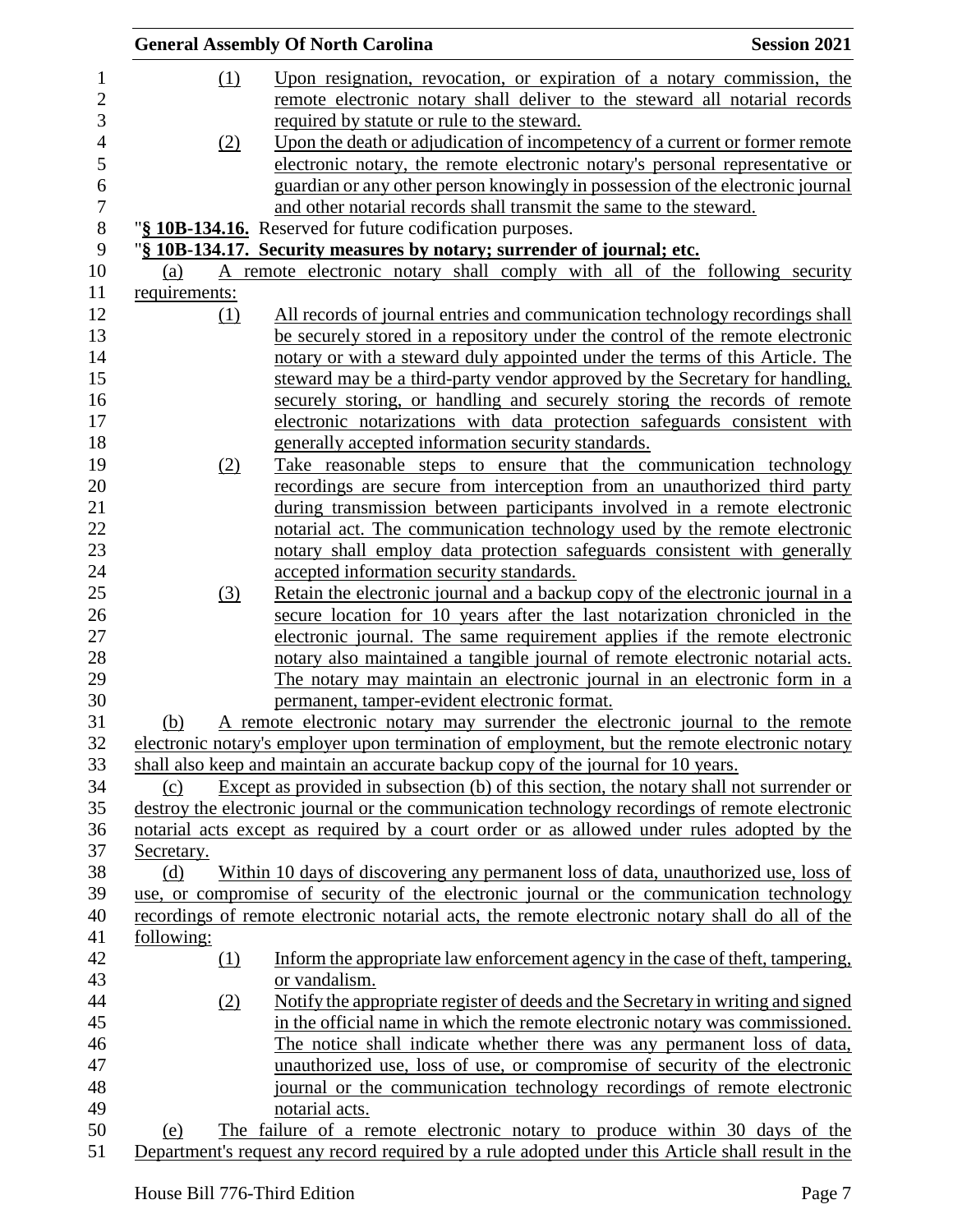### **General Assembly Of North Carolina Session 2021**  suspension of the remote electronic notary's power to act as a notary under the provisions of this Chapter until the Secretary reinstates the notary's commission. "**§ 10B-134.18.** Reserved for future codification purposes. "**§ 10B-134.19. Security measures by Secretary.** (a) The Secretary may establish guidelines for the secure storage of the electronic journal and communication technology recording associated with the remote electronic notarial acts that utilize standard encryption technologies such as Advanced Encryption Standard (AES) or Rivest-Shamir-Adleman (RSA) encryption. (b) The Secretary may establish, supplement, or amend third-party service guidelines for standards and processes for identity proofing and credential analysis services so that third-party vendors interacting with remote electronic notaries satisfy the security qualifications of establishing the identity of the remotely located principal. (c) The Secretary may establish standards and processes for the communication technology to allow real-time communications such that the participants can see and hear remote electronic notarial acts. The standards and processes shall ensure that the real-time communications are secure from unauthorized interception, access, or viewing. The Secretary may require that the communication technology used to perform remote electronic notarial acts is capable of all of the following: (1) Provides for continuous, synchronous audiovisual feeds. (2) Provides sufficient video resolution and audio clarity to enable the notary and the remotely located principal to see and speak with each other simultaneously 22 through live, real-time transmission. (3) Provides sufficient captured image resolution for credential analysis to be performed. (4) Includes a means of authentication that reasonably ensures only authorized parties have access to the communication technology and communication 27 technology recordings. (5) Provides some manner of ensuring that the electronic record presented for electronic notarization is the same record electronically signed by the remotely located principal. (6) Securely creating and storing or transmitting securely to be stored a communication technology recording of the communication technology recording, keeping confidential the questions asked as part of any identity proofing and the means and methods used to generate the credential analysis. (d) The Secretary may establish standards for tamper-evident technologies such that any subsequent change or modification to the record is self-evident. (e) A remote electronic notary shall use a communication technology provided by a third-party vendor that has presented evidence to the Secretary that the communication technology complies with the applicable industry standards for the industry in which it is to be utilized. At a minimum, the communication technology should provide reasonable security measures to prevent unauthorized access to: (1) The live transmission of the remote electronic notarial act. (2) Any communication technology recording of the remote electronic notarial act. (3) The verification methods and credentials used to verify the identity of the remotely located principal. (4) The electronic documents presented for remote electronic notarization. (f) The Secretary may adopt other rules necessary to ensure the integrity, security, and authenticity of remote electronic notarizations. In adopting other rules, the Secretary may impose other education requirements on remote electronic notaries, prescribe the manner of performing remote electronic notarial acts, and include provisions relating to the integrity and security of the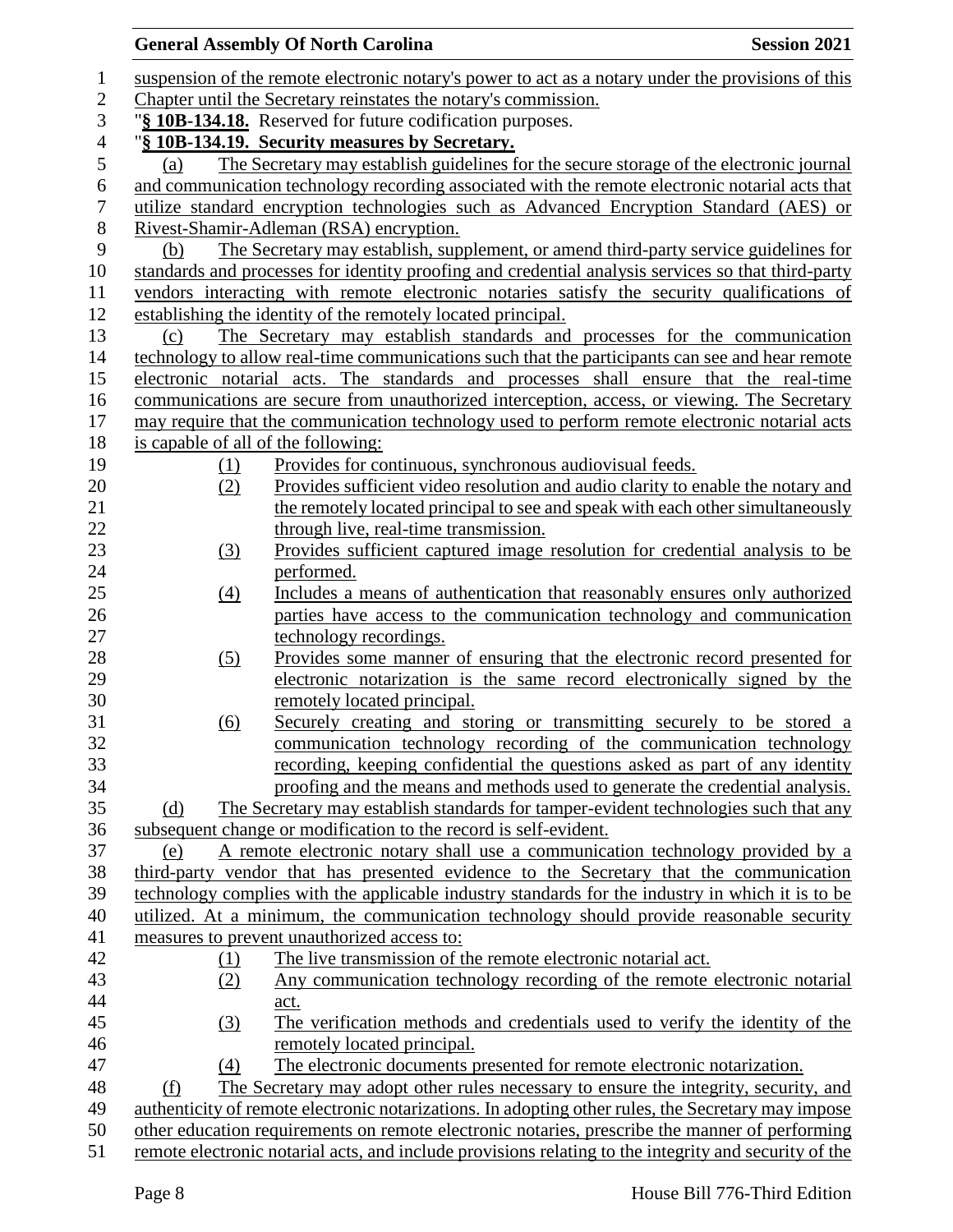|                  | <b>General Assembly Of North Carolina</b>                                                         | <b>Session 2021</b> |
|------------------|---------------------------------------------------------------------------------------------------|---------------------|
|                  | information. In adopting, amending, or repealing a rule governing the performance of a remote     |                     |
|                  | electronic notarial act with respect to a remotely located principal, the Secretary may consider: |                     |
| (1)              | The most recent standards promulgated by national standard-setting                                |                     |
|                  | organizations and the National Association of Secretaries of State.                               |                     |
| (2)              | Standards, practices, and customs of other jurisdictions that have laws                           |                     |
|                  | substantially similar to this Article.                                                            |                     |
| (3)              | The view of government officials and entities and other interested persons.                       |                     |
| $\left(4\right)$ | The feedback of the advisory committee which may be created under this                            |                     |
|                  | Article.                                                                                          |                     |
| (5)              | What is in the best interest of the State as consistent with G.S. 10B-2. This                     |                     |
|                  | may be accomplished when and if the Secretary chooses to create an advisory                       |                     |
|                  | committee consisting of stakeholders from different sectors that may be                           |                     |
|                  | technology providers, insurance agents, lenders, and other industries that are                    |                     |
|                  | considered consumers of notarial services. All members of the advisory                            |                     |
|                  | committee must be residents of this State. Members shall be appointed by the                      |                     |
|                  | Secretary for a duration of time to be determined by the Secretary and may be                     |                     |
|                  | removed from the advisory committee at the discretion of the Secretary. The                       |                     |
|                  | advisory committee shall serve as advisors for the Secretary for purposes of                      |                     |
|                  | ensuring that the requirements of G.S. 10B-2 are being satisfied. The advisory                    |                     |
|                  | committee shall have no executive or rulemaking authority.                                        |                     |
| (g)              | If the Secretary has established standards regarding technology to perform remote                 |                     |
|                  | electronic notarial acts with respect to electronic documents or to perform remote electronic     |                     |
|                  | notarizations, the technology chosen by the remote electronic notary shall conform to those       |                     |
|                  | standards. If the Secretary has established standards under this Article for approval of          |                     |
|                  | communication technology, credential analysis, identity proofing, or custodial services to remote |                     |
|                  | electronic notaries, the communication technology, credential analysis, identity proofing, or     |                     |
|                  | custodial services selected by the notary must conform to the standards.                          |                     |
| (h)              | In addition to adopting rules under this Part, the Secretary may adopt rules regarding            |                     |
|                  | performance of a remote electronic notarial act. The rules may:                                   |                     |
| (1)              | Prescribe the means of performing a remote electronic notarial act involving                      |                     |
|                  | a remotely located principal using communication technology.                                      |                     |
| (2)              | Establish standards, processes, and procedures for communication                                  |                     |
|                  | technology, credential analysis, identity proofing, or custodial services.                        |                     |
| (3)              | <b>Establish requirements or procedures to approve third-party vendors.</b>                       |                     |
| (4)              | Establish standards and a period for the retention of a communication                             |                     |
|                  | technology recording created under this Part for notarial acts for a period of                    |                     |
|                  | no more than 10 years.                                                                            |                     |
|                  | "§ 10B-134.20. Standards for third-party vendors; liability.                                      |                     |
| (a)              | Third-party vendors shall meet all standards established by the Secretary under                   |                     |
|                  | G.S. 10B-134.19 for the provision of services to remote electronic notaries in this State. If the |                     |
|                  | Secretary has not established standards for a service, a third-party vendor may not furnish that  |                     |
|                  | service to a remote electronic notary public until the Secretary has determined that the provided |                     |
|                  | service meets security standards generally accepted within the industry for that service.         |                     |
| (b)              | Third-party vendors are liable to any person who suffers damages from a remote                    |                     |
|                  | electronic notarial act if all of the following apply:                                            |                     |
| (1)              | The damage is proximately caused by a service provided by the third-party                         |                     |
|                  | vendor that failed to meet any standard under subsection (a) of this section.                     |                     |
| (2)              | The person damaged was a party to, or in privity with a party to, the remote                      |                     |
|                  | electronic notarial act proximately causing the damage.                                           |                     |
| (c)              | Venue in any civil action brought under this Part shall not be controlled or established          |                     |
|                  | by a third-party vendor agreement or any other contractual arrangement with the remote            |                     |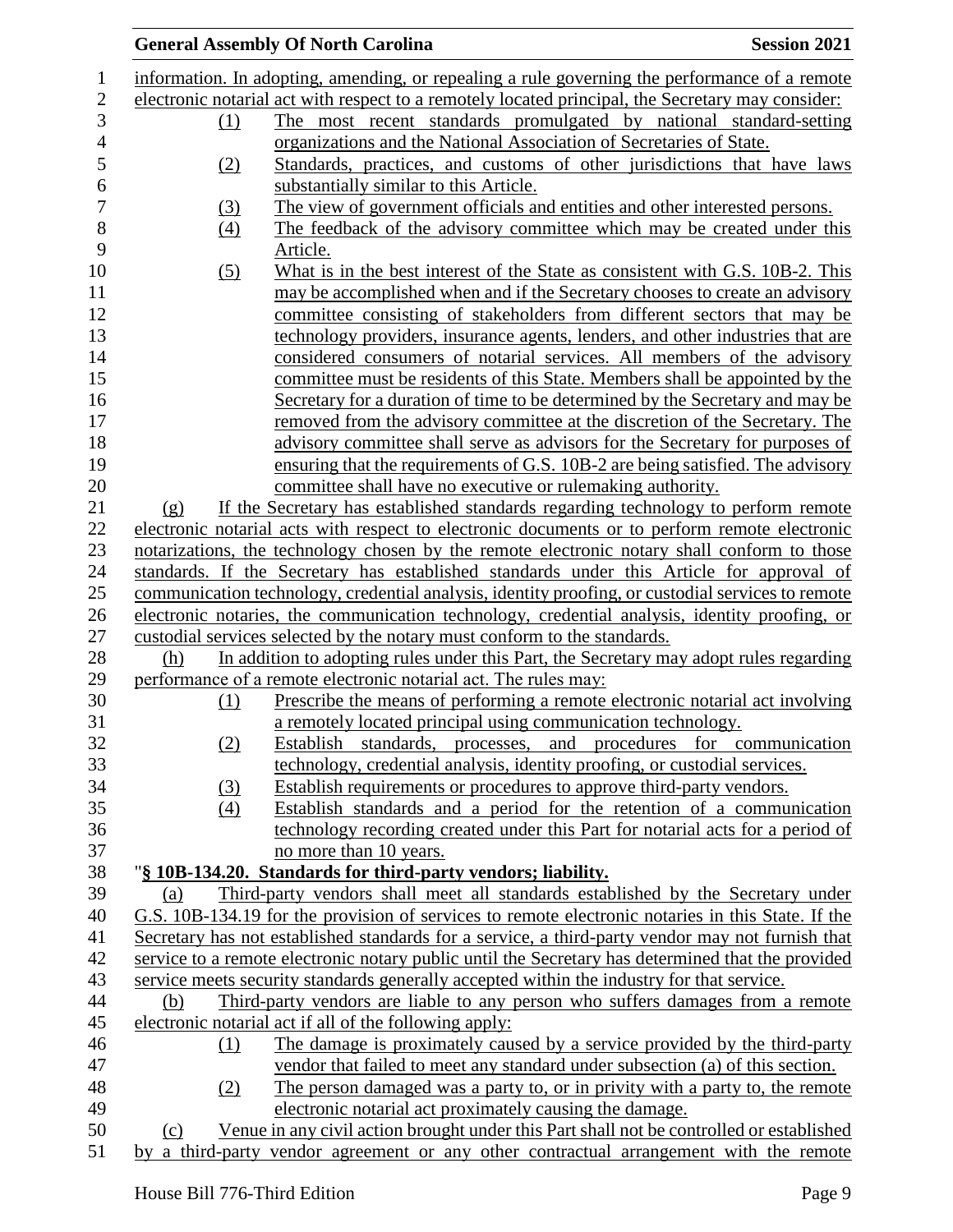### **General Assembly Of North Carolina Session 2021**  electronic notary or the remotely located principal as a party to the contractual arrangement. Any provision in a third-party vendor agreement that requires mandatory binding arbitration is void and unenforceable. For purposes of this subsection, "third-party vendor agreement" means an agreement between a third-party vendor and a remote electronic notary for the provision of communication technology, credential analysis, identity proofing, or custodial services. "**§ 10B-134.21. Real estate transactions.** (a) Nothing in this Part shall be construed to alter or supersede the law as set forth in Chapter 84 of the General Statutes, G.S. 10B-20(i) through (k), G.S. 75-1.1, or any opinion or ruling by a North Carolina court of competent jurisdiction or the North Carolina State Bar and 10 pertaining to the unauthorized practice of law in this State, including the requirements that a licensed North Carolina attorney shall supervise a residential real estate closing under Authorized Practice Advisory Opinion 2002-1 issued by the North Carolina State Bar and perform any and all services defined as the practice of law for real property located in this State. (b) A remote electronic notary who is not a licensed North Carolina attorney is prohibited from rendering services or advice that constitutes the practice of law in this State. "**§ 10B-134.22.** Reserved for future codification purposes. "**§ 10B-134.23.** Reserved for future codification purposes. "**§ 10B-134.24.** Reserved for future codification purposes. "**§ 10B-134.25.** Reserved for future codification purposes. "**§ 10B-134.26.** Reserved for future codification purposes." **SECTION 2.(a)** G.S. 10B-2(6) reads as rewritten: "(6) To integrate procedures for traditional paper and electronic notarial acts.all of 23 the following notarial acts: a. Traditional paper. b. Electronic notarization. c. Remote electronic notarization." **SECTION 2.(b)** G.S. 10B-101 reads as rewritten: "**§ 10B-101. Definitions.** The following definitions apply in this Article: (1) "Electronic" means relating Electronic. – Relating to technology having electrical, digital, magnetic, wireless, optical, electromagnetic, or similar capabilities. (2) "Electronic Document" means information Electronic document. – Information that is created, generated, sent, communicated, received, or stored by electronic means. (3) "Electronic Notarial Act" and "Electronic Notarization" mean an Electronic notarial act and electronic notarization. – An official act by an electronic notary public that involves electronic documents. (4) "Electronic Notary Public" and "Electronic Notary" mean a Electronic notary public and electronic notary. – A notary public who has registered with the Secretary the capability of performing electronic notarial acts in conformance with this Article. (5) "Electronic Notary Seal" and "Electronic Seal" mean information Electronic notary seal and electronic seal. – Information within a notarized electronic document that includes the notary's name, jurisdiction, and commission expiration date, and generally corresponds to data in notary seals used on paper documents. (6) "Electronic Signatures" means an Electronic signatures. – An electronic symbol or process attached to or logically associated with an electronic document and executed or adopted by a person with the intent to sign the document.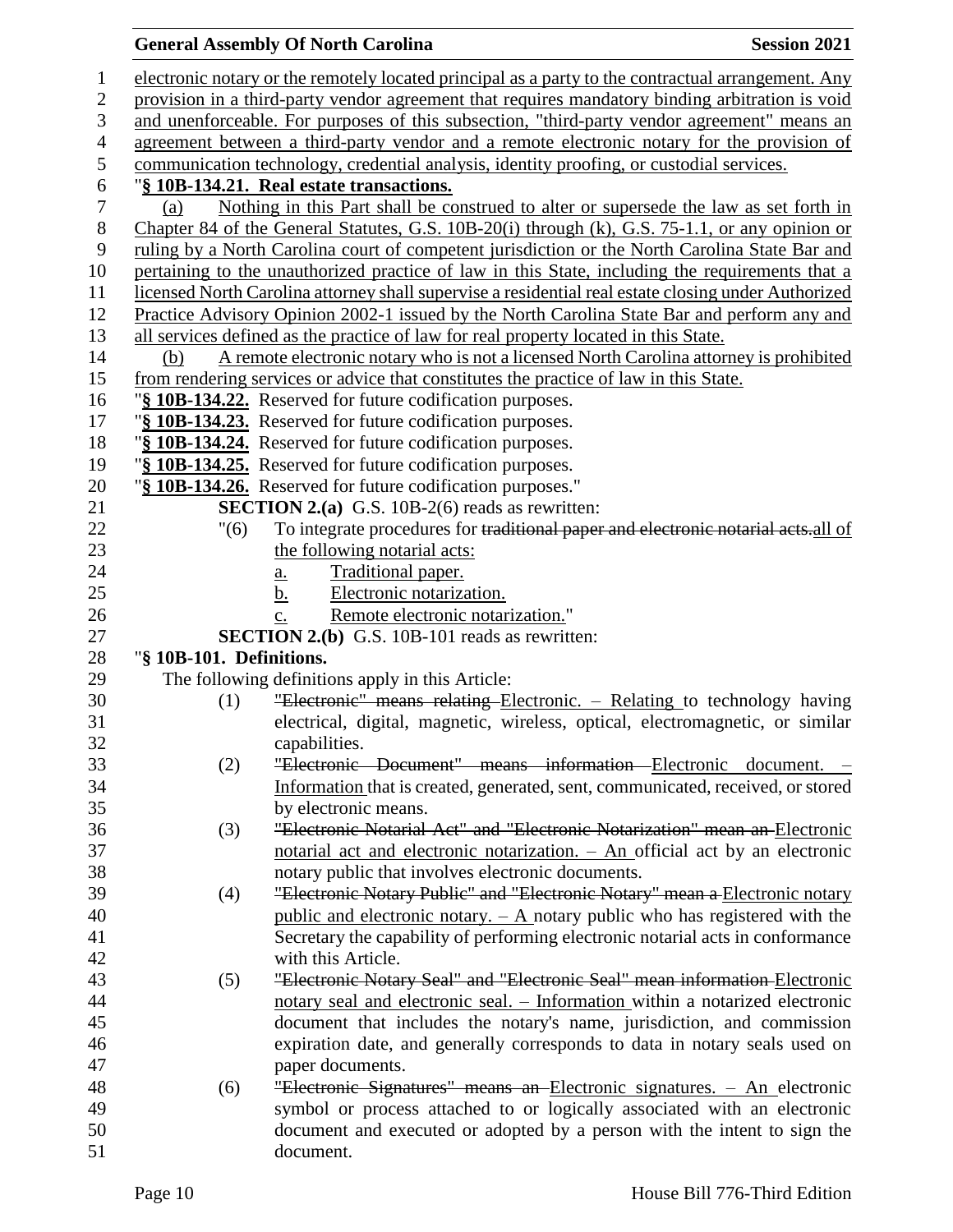|     |     | <b>General Assembly Of North Carolina</b>                                                                                                                  | <b>Session 2021</b> |
|-----|-----|------------------------------------------------------------------------------------------------------------------------------------------------------------|---------------------|
|     | (7) | "Notary's Electronic Signature" means those Notary's electronic signature. -                                                                               |                     |
|     |     | Those forms of electronic signature which have been approved by the                                                                                        |                     |
|     |     | Secretary as authorized in G.S. 10B-125, as an acceptable means for an                                                                                     |                     |
|     |     | electronic notary to affix the notary's official signature to an electronic record                                                                         |                     |
|     |     | that is being notarized.                                                                                                                                   |                     |
|     | (8) | <u>Remote electronic notary public or remote electronic notary. – As defined in</u>                                                                        |                     |
|     |     | G.S. 10B-134.1."                                                                                                                                           |                     |
|     |     | <b>SECTION 2.(c)</b> G.S. 10B-105 reads as rewritten:                                                                                                      |                     |
|     |     | "§ 10B-105. Qualifications.                                                                                                                                |                     |
| (a) |     | A person qualified for electronic notary registration or remote electronic notary                                                                          |                     |
|     |     | registration shall meet all of the following requirements:                                                                                                 |                     |
|     | (1) | Hold a valid commission as a notary public in the State of North Carolina.                                                                                 |                     |
|     | (2) | Except as otherwise provided, abide by all the provisions of Article 1 of this                                                                             |                     |
|     |     | Chapter.                                                                                                                                                   |                     |
|     | (3) | Satisfy the requirements of G.S. 10B-107.                                                                                                                  |                     |
|     | (4) | Submit an electronic registration form containing no significant misstatement                                                                              |                     |
|     |     | or omission of fact.                                                                                                                                       |                     |
| (b) |     | The Secretary may deny a registration as an electronic notary or remote electronic                                                                         |                     |
|     |     | notary as authorized in G.S. 10B-5(d)."                                                                                                                    |                     |
|     |     | <b>SECTION 2.(d)</b> G.S. 10B-106 reads as rewritten:                                                                                                      |                     |
|     |     | "§ 10B-106. Registration with the Secretary of State.                                                                                                      |                     |
| (a) |     | Before performing notarial acts electronically, electronically or remotely, a notary                                                                       |                     |
|     |     | shall register the capability to notarize electronically or remotely with the Secretary.                                                                   |                     |
| (b) |     | The term of registration as an electronic notary or remote electronic notary shall                                                                         |                     |
|     |     | coincide with the term of the notary's commission under Article 1 of this Chapter.                                                                         |                     |
| (c) |     | An electronic notary or remote electronic notary shall reregister the capability to                                                                        |                     |
|     |     | notarize electronically or remotely at the same time the notary applies for recommissioning under                                                          |                     |
|     |     | the requirements of Article 1 of this Chapter.                                                                                                             |                     |
| (d) |     | An electronic form shall be used by an electronic notary or remote electronic notary                                                                       |                     |
|     |     | in registering with the Secretary and it shall include, at least all of the following:                                                                     |                     |
|     | (1) | The applicant's full legal name and the name to be used for commissioning,                                                                                 |                     |
|     |     | excluding nicknames.                                                                                                                                       |                     |
|     | (2) | The state and county of commissioning of the registrant.                                                                                                   |                     |
|     | (3) | The expiration date of the registrant's notary commission.                                                                                                 |                     |
|     | (4) | Proof of successful completion of the course of instruction on electronic                                                                                  |                     |
|     |     | notarization as required by this Article.                                                                                                                  |                     |
|     | (5) | A description of the technology the registrant will use to create an electronic<br>signature in performing official acts.                                  |                     |
|     |     |                                                                                                                                                            |                     |
|     | (6) | If the device used to create the registrant's electronic signature was issued or                                                                           |                     |
|     |     | registered through a licensed certification authority, the name of that                                                                                    |                     |
|     |     | authority, the source of the license, the starting and expiration dates of the                                                                             |                     |
|     |     | device's term of registration, and any revocations, annulments, or other<br>premature terminations of any registered device of the registrant that was due |                     |
|     |     | to misuse or compromise of the device, with the date, cause, and nature of                                                                                 |                     |
|     |     | each termination explained in detail.                                                                                                                      |                     |
|     | (7) | The e-mail address of the registrant.                                                                                                                      |                     |
|     |     | The information provided in a registration that relates to subdivision (7) of this section shall                                                           |                     |
|     |     | be considered confidential information and shall not be subject to disclosure under Chapter 132                                                            |                     |
|     |     |                                                                                                                                                            |                     |

of the General Statutes, except as provided by rule.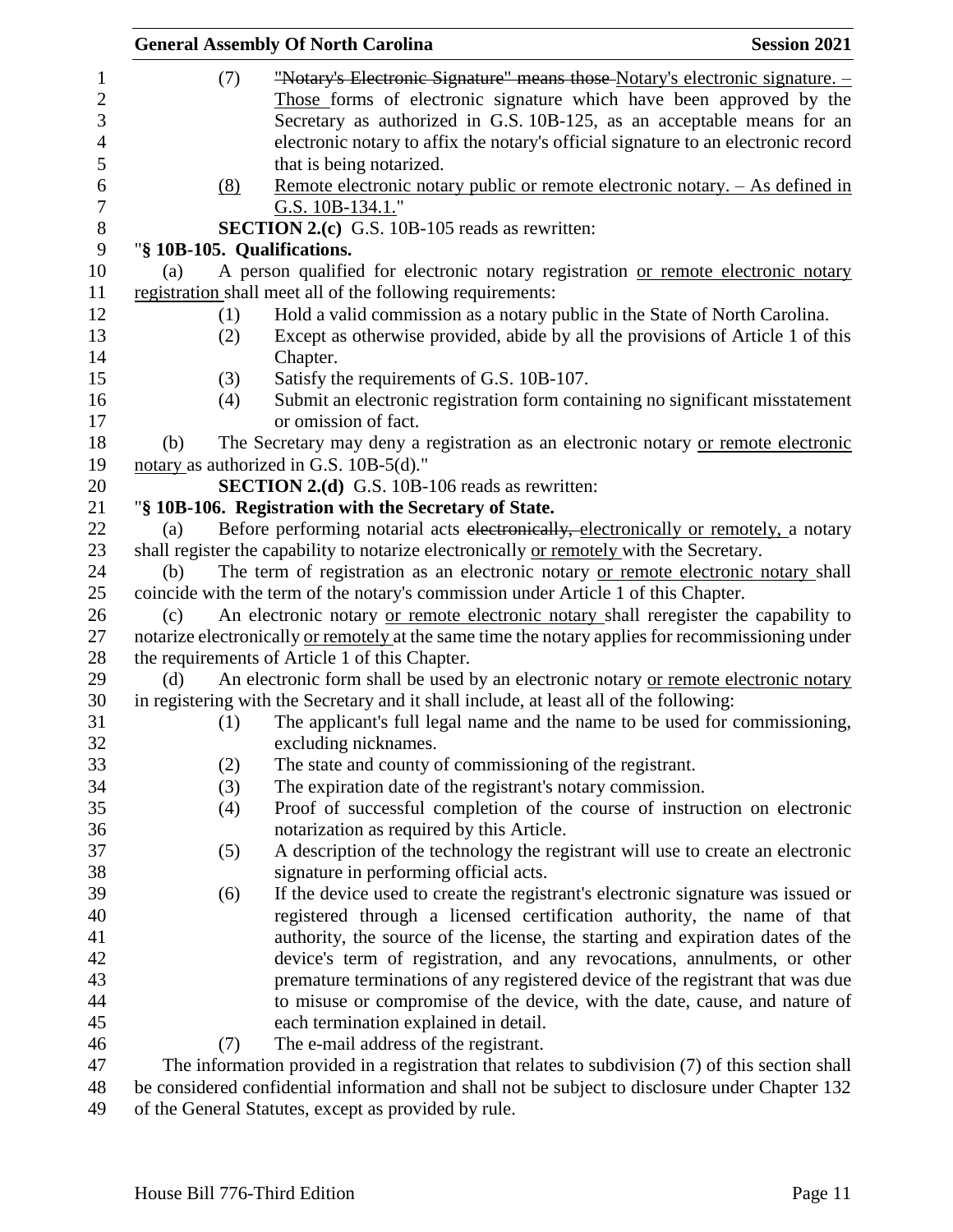|                  | <b>General Assembly Of North Carolina</b><br><b>Session 2021</b>                                      |  |
|------------------|-------------------------------------------------------------------------------------------------------|--|
| 1                | The electronic registration form for an electronic notary or remote electronic notary<br>(e)          |  |
| $\mathbf{2}$     | shall be transmitted electronically to the Secretary and shall include any decrypting instructions,   |  |
| 3                | codes, keys, or software that allow the registration to be read.                                      |  |
| $\overline{4}$   | Within 10 business days after the change of any registration information required of<br>(f)           |  |
| 5                | an electronic notary, notary or remote electronic notary, the notary shall electronically transmit    |  |
| 6                | to the Secretary a notice of the change of information signed with the notary's official electronic   |  |
| $\tau$           | signature."                                                                                           |  |
| $8\,$            | <b>SECTION 2.(e)</b> G.S. 10B-117 reads as rewritten:                                                 |  |
| $\boldsymbol{9}$ | "§ 10B-117. Notarial components of electronic document.                                               |  |
| 10               | In performing an electronic or remote electronic notarial act, all of the following components        |  |
| 11               | shall be attached to, or logically associated with, the electronic document by the electronic notary, |  |
| 12               | notary or remote electronic notary, all of which shall be immediately perceptible and reproducible    |  |
| 13               | in the electronic record to which the notary's electronic signature is attached:                      |  |
| 14               | The notary's name, state, and county of commissioning exactly as stated on<br>(1)                     |  |
| 15               | the commission issued by the Secretary; Secretary.                                                    |  |
| 16               | The words "Electronic Notary Publie"; Public" or "Remote Electronic Notary<br>(2)                     |  |
| 17               | <b>Public Utilizing Communication Technology."</b>                                                    |  |
| 18               | The words "State of North Carolina"; Carolina."<br>(3)                                                |  |
| 19               | The expiration date of the commission; commission.<br>(4)                                             |  |
| 20               | The notary's electronic signature; and signature.<br>(5)                                              |  |
| 21               | The completed wording of one of the following notarial certificates:<br>(6)                           |  |
| 22               | Acknowledgment; Acknowledgment.<br>a.                                                                 |  |
| 23               | Jurat; Jurat.<br>b.                                                                                   |  |
| 24               | Verification or proof; orproof.<br>c.                                                                 |  |
| 25               | Oath or affirmation."<br>d.                                                                           |  |
| 26               | <b>SECTION 3.</b> Article 2 of Chapter 10B of the General Statutes is amended by adding               |  |
| 27               | a new Part to read:                                                                                   |  |
| 28               | "Part 7. Papering Out.                                                                                |  |
| 29               | "§ 10B-160. Reserved for future codification purposes.                                                |  |
| 30               | "§ 10B-161. Papering out of electronic records in tangible form.                                      |  |
| 31               | A paper or tangible duplicate of an electronic document subject to electronic<br><u>(a)</u>           |  |
| 32               | notarization shall be presumed to be a true and correct duplicate of the notarized electronic         |  |
| 33               | document if the electronic notarial certificate is affixed to the electronic document in compliance   |  |
| 34               | with G.S. 10B-226 and the electronic document has not been changed or modified since the              |  |
| 35               | affixation of the electronic notarial certificate.                                                    |  |
| 36               | If a custodian attests, in accordance with this section, that the electronic document<br>(b)          |  |
| 37               | with the electronic notarial certificate is a true and correct duplicate of the electronic document   |  |
| 38               | certification and such attestation is attached to or made a part of a paper or tangible duplicate of  |  |
| 39               | an electronic document, the attestation is prima facie evidence that the requirements of this         |  |
| 40               | section have been satisfied with respect to the paper or tangible duplicate of the electronic         |  |
| 41               | document. The custodian must attest that the electronic document is in a tamper-evident format        |  |
| 42               | and to at least all of the following:                                                                 |  |
| 43               | The capacity in which custodian has custody of the electronic document with<br>(1)                    |  |
| 44               | the affixed electronic notarial certificate.                                                          |  |
| 45               | The custodian detected no changes or errors in any electronic signature or<br>(2)                     |  |
| 46               | other information in the electronic document since the affixation of the                              |  |
| 47               | electronic notarial certificate.                                                                      |  |
| 48               | The custodian personally printed, or supervised the printing of, the electronic<br>(3)                |  |
| 49               | document onto paper or other tangible medium.                                                         |  |
| 50               | The custodian has not made any changes or modifications to the electronic<br>$\left(4\right)$         |  |
| 51               | document since the affixation of the electronic notarial certificate to the paper                     |  |